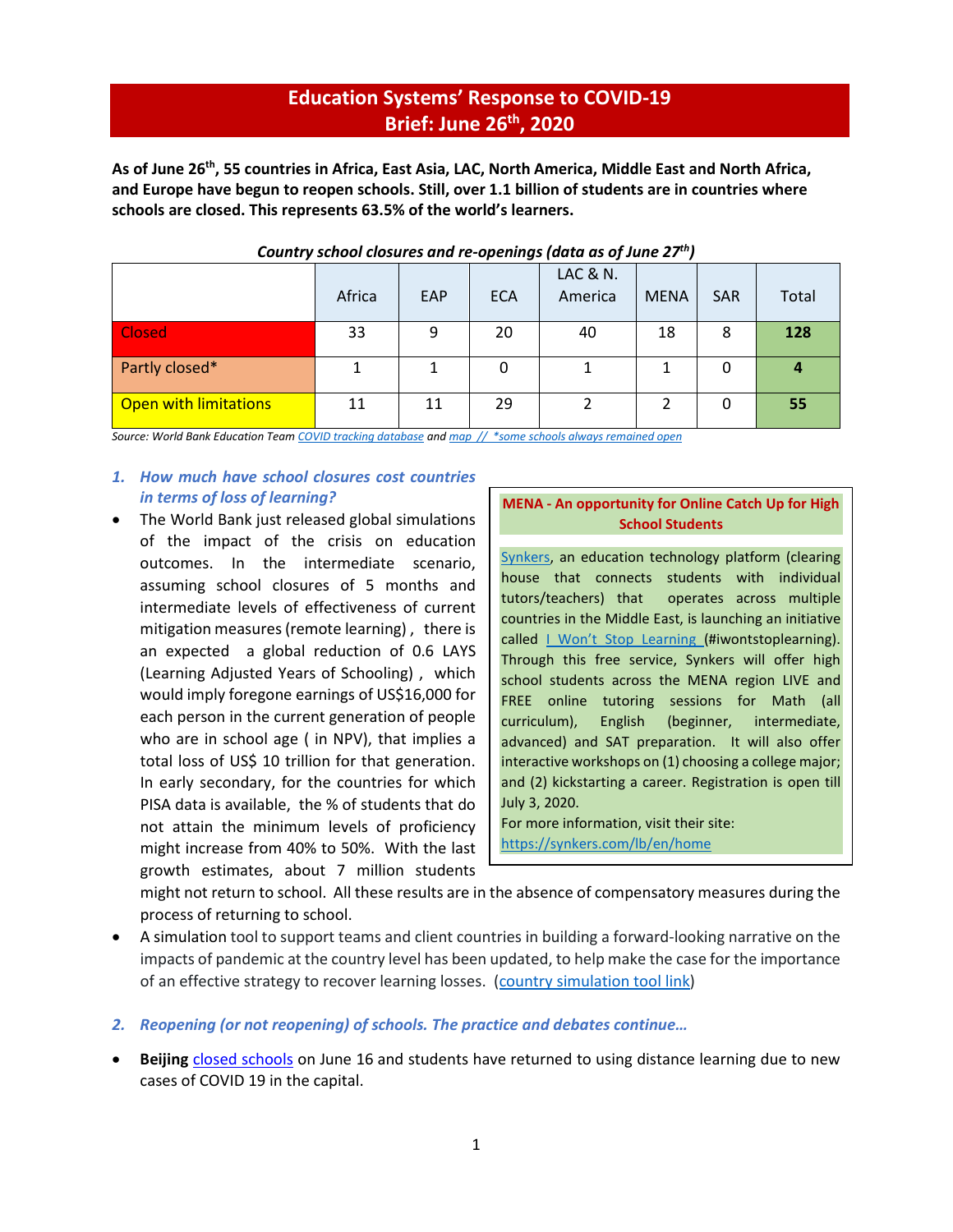- **Argentina's** Ministries of Education and Health are [preparing protocols](https://www.argentina.gob.ar/noticias/educacion-y-salud-avanzan-en-los-protocolos-federales-para-el-regreso-las-aulas) to secure the [gradual return](https://www.clarin.com/sociedad/coronavirus-argentina-alumnos-universidades-ultimos-volver-aulas_0_ko0bAzrod.html)  [to classes.](https://www.clarin.com/sociedad/coronavirus-argentina-alumnos-universidades-ultimos-volver-aulas_0_ko0bAzrod.html) Primary and secondary schools in areas with few or zero cases of COVID would be the first to reopen and universities would be the last. Measures would also include training of teachers and preparing students and their families to comply with social distancing and hygiene measures.
- In **France**, schools are fully reopened and masses of childre[n returned to classes](https://www.euronews.com/2020/06/22/french-schools-reopen-as-more-covid-19-restrictions-lifted) on June 22 as the country enters phase three of lifting restrictions. Attendance to classes was optional during the previous phases, but is now [compulsory.](https://www.theguardian.com/world/2020/jun/15/france-turning-page-as-schools-borders-and-workplaces-reopen-emmanuel-macron-coronavirus)
- Harvard School of Public Health has released a [report](https://teachertaskforce.org/knowledge-hub/supporting-teachers-back-school-efforts-guidance-policy-makers) "Risk Reduction Strategies for Reopening Schools", which offers guidance regarding strategies to keep students and staff safe while ensuring the general operations of buildings and classrooms in an effort to reduce the risk of disease transmission, specifically coronavirus SARS-CoV-2 and the disease it causes, COVID-19.
- [Nature Medicine](https://www.nature.com/nm/) has published [a study highlighting that children are only half as likely as adults to](https://www.nature.com/articles/s41591-020-0962-9)  [contract COVID-19,](https://www.nature.com/articles/s41591-020-0962-9) and they are not likely to develop clinical symptoms. The findings could influence policymakers who are facing decisions about when and how to reopen schools and daycare centers
- With these studies and others, **the debate continues on** *when to reopen*. There remains a great deal of technical uncertainty and powerful political considerations. Technical uncertainty in terms of what the public health context should be (testing capacity, level of infections, etc.) – existing guidelines<sup>[1](#page-1-0)</sup> such as those of WHO, CDC, are broad and refer to local epidemiological conditions and the capacity of the school system to take appropriate precautions. In low- and lower-middle income countries, little is known so far on local epidemiological conditions because of inadequate testing capacity.
- As planning shifts to "catch-up", in many countries the discussion is on how to accelerate remedial efforts. The **United Kingdom** is allocating [US\\$800m to schools for one-on-one or group instruction](https://www.bbc.com/news/education-53100881)  [over the next academic year](https://www.bbc.com/news/education-53100881) (based on student need, to be identified by headteachers). An additional US\$430m is earmarked for one-to-one online tuition for the pupils most in need. Early years providers and colleges for 16 to 19-year-olds are not included in the plans; the latter were deemed to have fared better with remote provision. This includes summer programs, which schools must pre-finance as Government resources will not be available till September 2020. Details are still not developed, and some are asking if this will be sufficient for all students who need it to regain the learning lost.

# *Relevant Resources*

- The WB/UNESCO/UNICEF Webinar Series on Reopening Schools continues: [High-stakes](https://en.unesco.org/sites/default/files/framework_for_reopening_schools_highstakesdecisionmaking_v04.pdf) exams [\(for university admission or school completion\) in the COVID era](https://en.unesco.org/sites/default/files/framework_for_reopening_schools_highstakesdecisionmaking_v04.pdf) will be held on June 29<sup>th</sup>.
- [Guidelines](https://teachertaskforce.org/knowledge-hub/supporting-teachers-back-school-efforts-guidance-policy-makers) on how to support teachers in back to school efforts, prepared by UNESCO and ILO.
- The results of the survey on COVID-19 response of education systems conducted by the UNESCO, UNICEF, and World Bank are published [online.](http://tcg.uis.unesco.org/survey-education-covid-school-closures/) (technical note, survey in all languages, and the results database for 117 countries).
- *Latest research, tool,s blogs, etc.* can be found at the [Bank Education -](https://www.worldbank.org/en/data/interactive/2020/03/24/world-bank-education-and-covid-19) COVID website

<span id="page-1-0"></span> $1$  Thi[s internal link](https://worldbankgroup.sharepoint.com/sites/Education/MCSD/Pages/COVID19-05182020-144709.aspx) is a collection of international (WHO, CDC, International Education, etc.) as well as specific countrylevel guidelines developed to steer the reopening of schools. The site also includes the International Framework for School Reopening developed by the World Bank, UNESCO, and UNICEF and other relevant events/documents addressing education systems' capacity to respond to COVID19.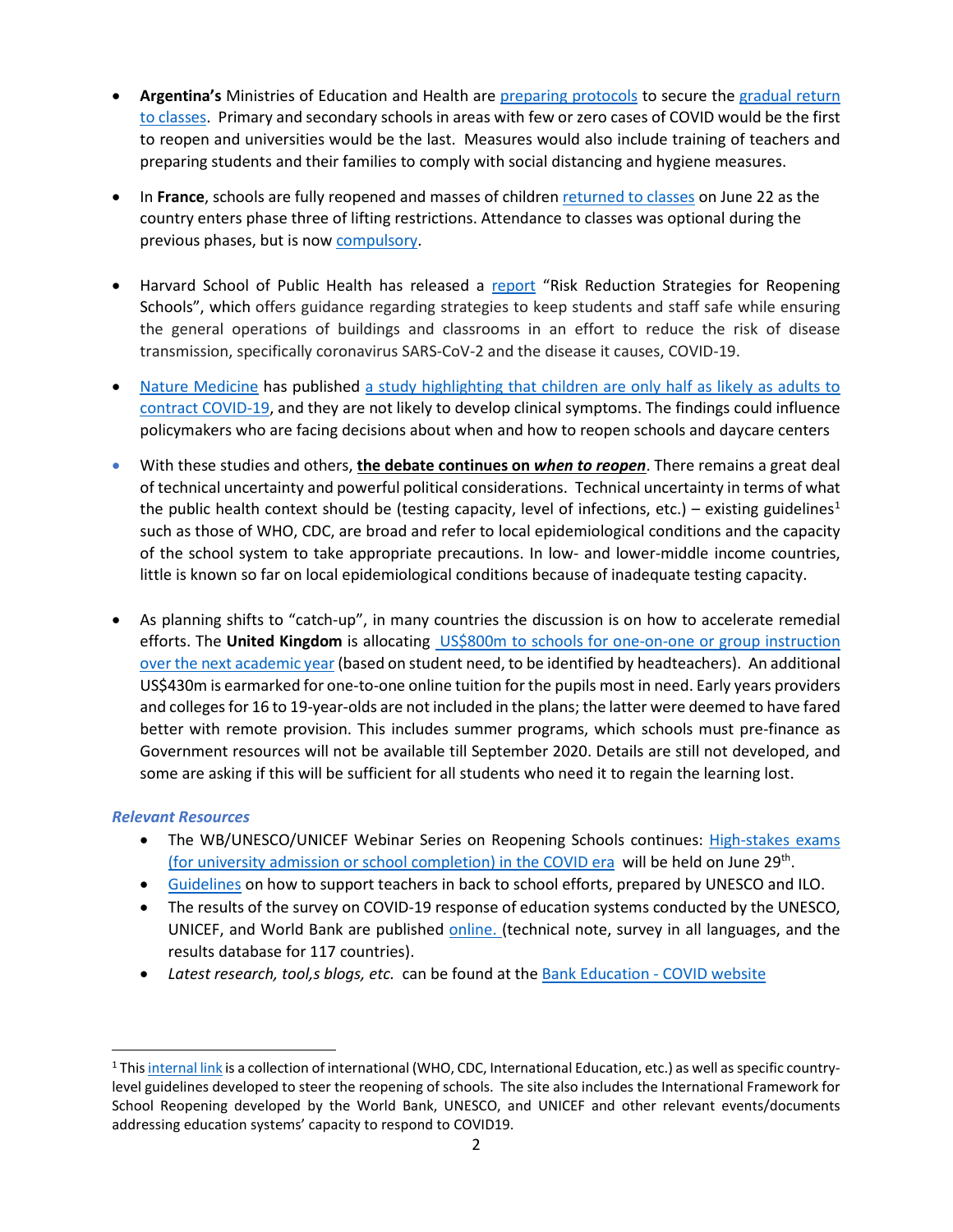# **ANNEX 1 – Latest on COUNTRIES REOPENING SCHOOLS (received from teams)**

# **AFRICA**

- **Benin**, as of mid-May, schools except for nurseries are open. Classrooms have social distancing rules set up for example, the benches have been set out to observe the one-meter rule. Launched mass testing for teachers as a way to reassure parents that school will be a safe environment – masks were compulsory, but during reopening, a large number of students turned up without masks due to costs.
- **Burkina Faso,** students of examinations classes returned by June 1<sup>st</sup>, no date has been confirmed for rest of the years. The World Food Program is gradually restarting school [feeding activities](https://reliefweb.int/report/burkina-faso/wfp-burkina-faso-emergency-response-situation-report-13-19-june-2020) to benefit them. Universities have started to gradually reopen.
- **Burundi,** schools continued to operate through the pandemic. President Pierre Nkurunziza is [thought](https://www.ft.com/content/a232c62b-ded1-4dd4-8ca7-a5bb5214987f)  [to be](https://www.ft.com/content/a232c62b-ded1-4dd4-8ca7-a5bb5214987f) the first head of state to die due to side effects of COVID-19.
- **Cameroon,** schools and universities reopened by June 1<sup>st</sup>. Some of the [measures](https://www.voanews.com/africa/cameroon-opens-schools-amid-covid-19-spike) taken include that schools will be disinfected three times a week, schools without access to running water will be provided with it, making hand sanitizers and hand washing buckets available, having no more than 24 students per classroom, and only one student sitting a bench instead of the usual four.
- **Cote d'Ivoire.** May 25<sup>th</sup> onwards primary, secondary, and universities. [Measures](https://www.reuters.com/article/us-health-coronavirus-ivorycoast-educati/ivory-coast-children-head-back-to-school-after-virus-shutdown-idUSKBN2311FC) include washing of hands before and after classes. Classes are equipped with hand sanitizer gel.
- **Equatorial Guinea,** government has decided on June 15th to ease emergency measures in force since March. This includes the [reopening of schools](https://www.africanews.com/2020/06/17/legal-alert-understanding-the-dos-and-donts-of-equatorial-guineas-deconfinement-measures/) for exams as long as they can comply with protective measures such as the use of masks, social distancing, hand washing practices, among others.
- **Ghana** is undergoing a phased, selective reopening: June 15, 2020 Final year tertiary students reopen; June 21, 2020 - Final year senior secondary reopen; June 21, 2020 - Final year junior high school reopen; all other students will be home till further notice.
- **Madagascar** has reopened schools for [some grades](https://reliefweb.int/sites/reliefweb.int/files/resources/UNICEF%20Madagascar%20COVID-19%20Situation%20Report%20-%2012%20June%202020.pdf) (final year of high school, grade nine, and grade five). Attendance of pupils appears to be low.
- Liberia. Schools reopen June 22<sup>nd</sup> for last year of senior secondary students.
- **Sierra Leone.** School reopening Task Force established and working on different elements. Schools to reopen July 1<sup>st</sup> for those sitting for standard exams. A comprehensive set of guidelines that will aid with the reopening of the school are under development.
- **South Africa** delayed planned reopening of schools after a spike in infections but then reopened June 8<sup>th</sup> using a phased reopening. Despite the number of COVID-19 cases growing sharply, the government is keen on the phased reopening of public and independent schools, with a cluster of grades returning on July 6 and the last cluster back on August 3.
- Tanzania reopened schools on June 1<sup>st</sup>, 2020, with many parents concerned about the safety of learning environment in the context of increased infection cases.
- **Zambia.** Students of examination classe[s returned to school](http://www.xinhuanet.com/english/2020-06/01/c_139105832.htm) by June 1<sup>st</sup>. Ministry of General Education has released a guidelines document that outlines the measures for safe school reopening as well as responsibilities of teachers/staff/administrators. Measures include: (i) to the extent possible, limit class size to avoid overcrowding and maintain a minimum of 2 meters between the teacher and learners, and 1-2 meters of space between learners; (ii) observe physical distancing in shared staff spaces; teachers and other school staff should avoid congregating indoors in groups larger than 5 people where possible; (iii) learners should only buy food from the school Tuck Shop, while maintaining physical distancing and hygiene practices; (iv) learners, teachers, other members of staff, and all the people entering the school premises must wear masks; (v) maintain a stock of masks to support vulnerable learners (schools with the capacity to make face masks through Home Economics department should do so and supply to the needy at no cost); and (vi) have hand-washing stations or alcohol-based hand sanitizer dispensers available at school entrances, classrooms, dining rooms/halls,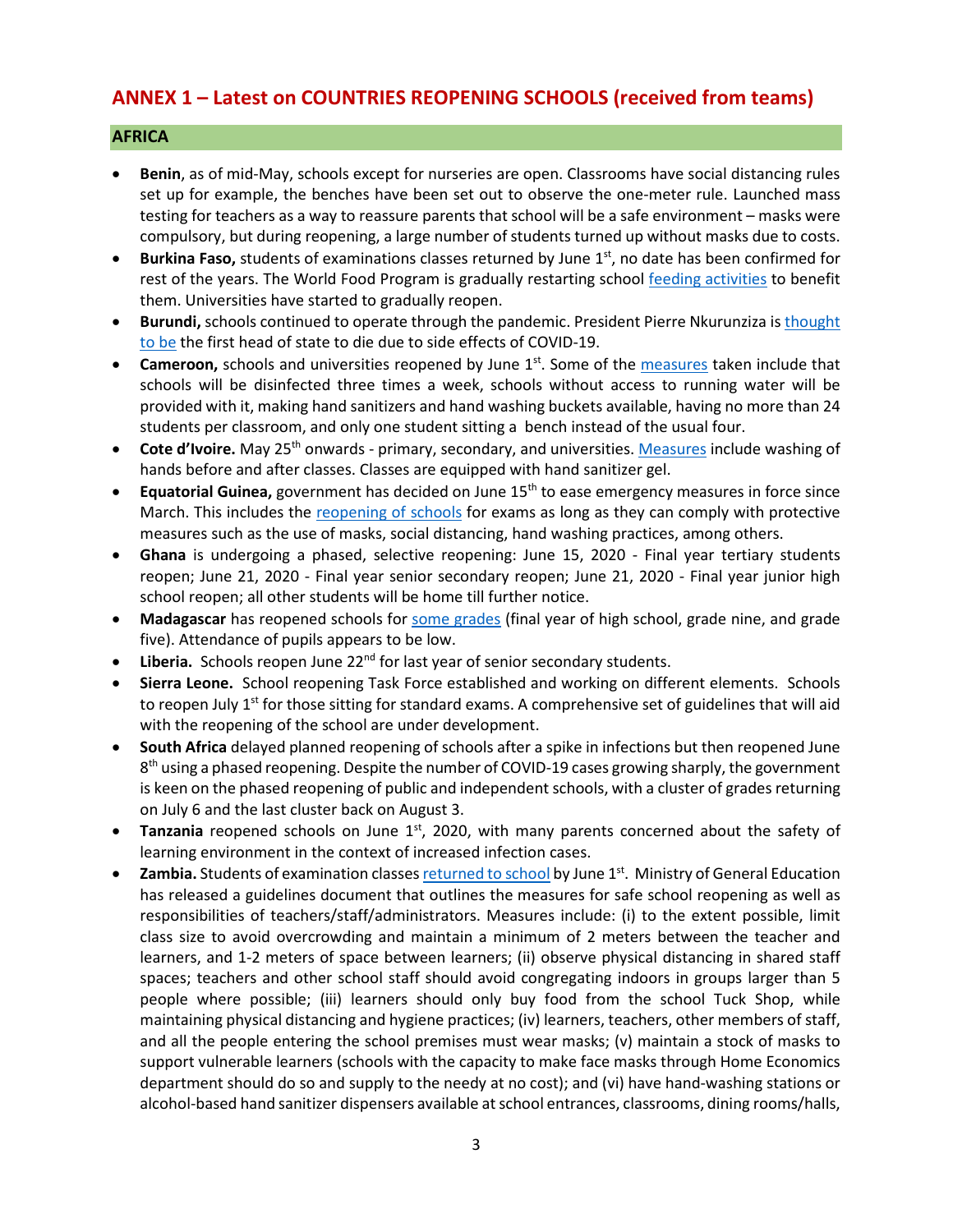dormitories and ablution blocks. Schools should integrate COVID-19 prevention and control in daily activities and lessons. To the extent possible, schools should measure the temperature of learners, teachers, and other school staff and any visitors upon arrival at the designated school entry point. Teachers, learners, and other school staff arriving at school found to have a fever (temperature of above 38.0ºC) should be isolated from peers and the school should contact the health helpline and arrangements made for the them to receive appropriate care.

### **Eastern and Central Europe**

- **Albania,** schools reopened by May 18<sup>th</sup> for students in the last year of upper secondary. School reopening is under strict hygiene and social distance measures.
- Armenia Mass return of students to school is not planned until late August/early September. Preschools are open as of May  $18<sup>th</sup>$ , wit[h measures](https://en.armradio.am/2020/05/20/kindergartens-in-yerevan-reopen-after-a-two-month-lockdown/) such as temperature checks, shoes disinfection, and spending most of the school day outdoors.
- Austria. Began returning students May 4<sup>th</sup> with Grade 12 students who came back to school to prepare for final exam ("Matura") two weeks later; (ii) May 18<sup>th</sup>: School reopened for primary schools, lower secondary, and special needs schools; (iii) June 3<sup>rd</sup>: School opening for upper secondary and TVET schools. Classes will be split into two groups, with group 1 being in school Monday, Tuesday, Wednesday, and group 2 on Thursday and Friday; alternating the next week. Mandatory regular washing of hands, especially after entering the school and masks work outside the classroom (in corridors).
- **Belarus,** schools [reopened on a voluntary basis](https://www.vaticannews.va/en/world/news/2020-04/belarus-coronavirus-open.html) by late April. Parents are scared about sending their kids back to school.
- **Belgium.** From May 18, selected grades of [primary and secondary schools will restart](https://www.politico.eu/article/belgium-lifts-its-lockdown-what-is-allowed-and-when/) under strict social distancing rules. Some measures taken include students and teachers wearing masks, washing hands when entering schools.
- **Cyprus,** high school students started to [return to schools](https://www.weforum.org/agenda/2020/05/schools-education-lockdowns-coronavirus-covid19/) by May 11.
- **Bulgaria**. Reopening in the fall September 14th
- In **England** secondary schools were allowed to reopen for years 10 and 12 since June 10. Some nursery, pre- school, and reception year 1 and 6 started to go back by early June. Yet, plans for a full [school reopening](https://www.bbc.com/news/education-51643556) before the summer break have been dropped and may not take place till September. By June 11, only 9.1% of children in England were back to classes. The government has announced a one billion fund (in British pounds) to help students catch up. Of this, 650 million will be made available for principals to head teachers to provide tutoring sessions for small groups of primary and secondary students. The rest will be allocated to a national tutoring program aimed at the most disadvantages groups.
- **Croatia**. May 11<sup>th</sup> began staggered reopening of schools starting with preschool.
- **Denmark**. April 15<sup>th</sup> staggered reopening starting with preschool. The National Board of Health suggests that children are asked to play in small groups. Teachers are asked to be especially vigilant and ensure that only limited number of students play together at the same time. asses are divided into sub groups; children each have their own desks marooned two yards away from their nearest neighbor; teachers work with the same group throughout the day and do not switch; children play only with kids from their class and only in small groups; teachers don't gather in the staff room. Under usual circumstances, extended absence without a doctor's note can result in a family losing their child support benefits, but the Ministry of Children and Education has eased its policy for the time being, so that children who live with high risk patients, or parents who do not feel comfortable sending their children to school, can still do so.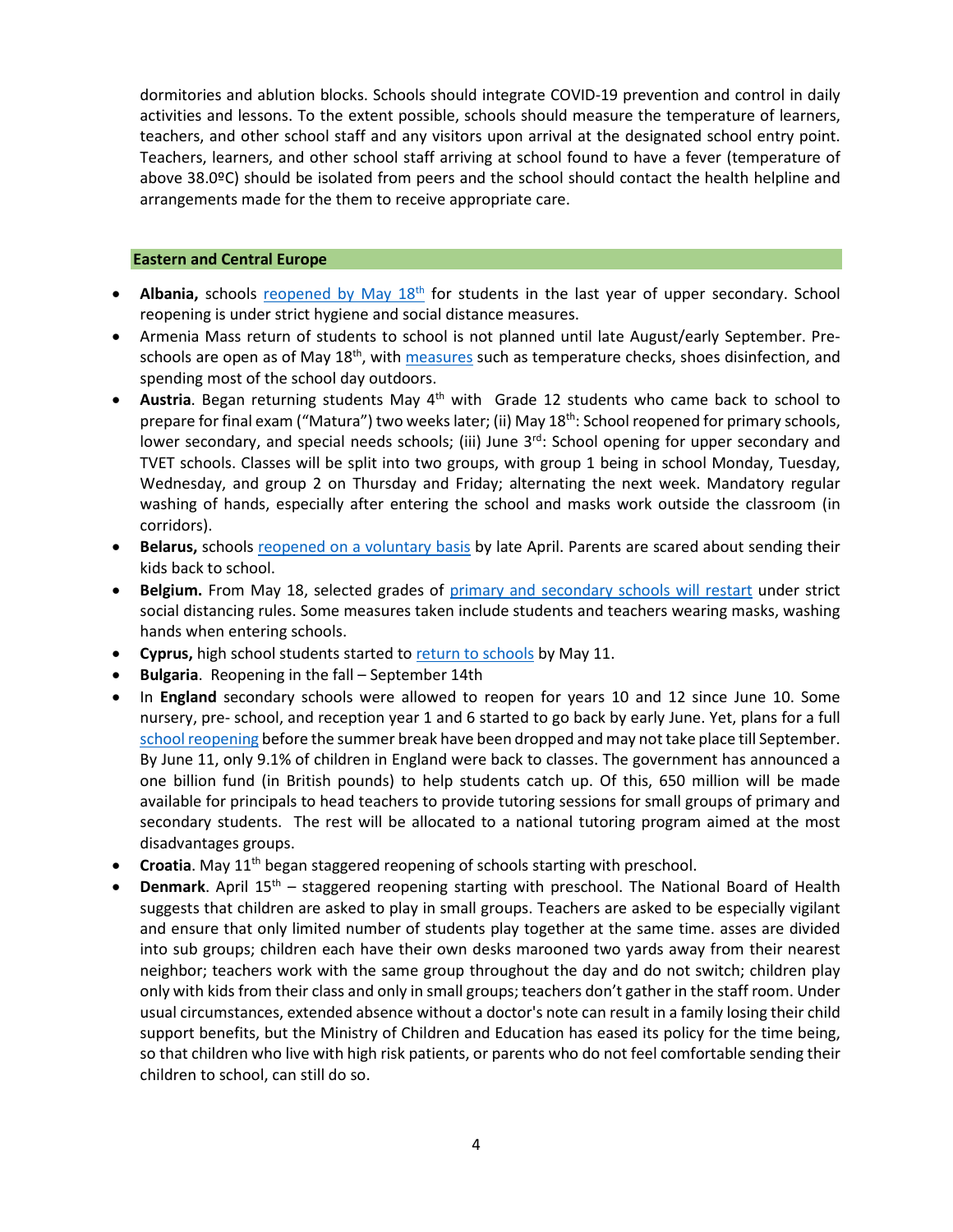- **Estonia,** May 15: Schools and educational institutions [resumed](https://ee.usembassy.gov/2020-05-08-5/%20https:/www.hm.ee/en/news/estonia-offers-its-digital-education-solutions-free-support-other-countries) in-person learning for up to 10 students per contact group. Tallinn public schools will limit contact groups to a maximum of five students.
- **Germany**. Reopened May 6<sup>th</sup>.
- **Greece**. Students returned May 4th but are following guidelines: (i) stay at least two meters (6.56 feet) apart
- **Hungary**, Schools will keep up digital education methods for the remainder of the term, but will be allowed t[o organize consultations for individual students or small groups](https://hungarytoday.hu/hungary-schools-open-coronavirus/) from June 2
- **France**. May 11<sup>th</sup> staggered reentry starting with younger grades. By May 25th, all primary and secondary students are back in school. Parents have final say about whether they want to send their children or not. No punishment for not attending.
- **Finland,** [reopened](https://www.reuters.com/article/us-health-coronavirus-finland/coronavirus-infections-slow-down-in-finland-despite-schools-opening-idUSKBN23B19K) schools by mi-May
- **Netherlands**. Primary schools reopen on May 11<sup>th</sup>, and secondary schools on June 1<sup>st</sup>. Schools for secondary VET will remain closed.
- Norway. Kindergartens were opened on April 20<sup>th</sup> and its primary schools on April 27<sup>th</sup>, starting with grade 1-4. Universities, colleges and vocational schools reopened from April 27<sup>th</sup> for some students and employees. The goal is that all pupils and students, including those in upper secondary schools, will return to school before the summer holidays.
- **Iceland,** by June 15 all schools were open, applying social distance and hygien[e measures.](https://www.icelandreview.com/ask-ir/whats-the-status-of-covid-19-in-iceland/)
- **Lithuania,** reopened schools for primary school students b[y May 25,](https://www.baltictimes.com/lithuania_s_lockdown_easing__wearing_face_masks_no_longer_mandatory_in_open_spaces/) other grades joined by early June.
- **Luxembourg**. Schools have [gradually been reopening](https://lu.usembassy.gov/covid-19-information/) since 4 May with students in their final year of secondary school returning first
- **Romania**. Reopening September 14th
- **Spain.** May 25th phased reopening. When Phase 2 goes into effect, last-year students of secondary and post-secondary education will be allowed to go to school. Most of the regions are in favor of organizing some activities for these students, especially those preparing for their university entrance
- Switzerland. May 11<sup>th</sup> for younger grades. Older children from their 10<sup>th</sup> year, as well as university students, returned on June 8.
- Poland, school[s reopened](https://www.bbc.com/news/world-europe-52796699) by end of May.
- Portugal, school[s reopened](https://www.theportugalnews.com/news/restaurants-cafes-daycare-centres-and-schools-reopen-on-monday/54168) by mid-May.
- **Slovak Republic,** schools and kindergarten[s opened](https://domov.sme.sk/c/22406854/koronavirus-slovensko-uvolnenie-dalsich-opatreni.html) by June 1<sup>st</sup>.
- **Slovenia.** Children in the first three grades of primary school, final years secondary school, and kindergartens returned to classrooms o[n May 18.](https://www.total-slovenia-news.com/lifestyle/6142-slovenian-schools-kindergartens-start-re-opening-18-may)
- **Ukraine**, kindergarten[s reopened](https://www.thenationalherald.com/coronavirus/arthro/schools_subways_open_in_ukraine_as_lockdown_lifted-347116/) by late May.

# **East Asia and the Pacific**

- **Australia**. States have the authority to follow up different guidelines or protocols given that the education system is administered at state level. Throughout the pandemic, schools in most states have remained open to children of essential workers and vulnerable children. The only exception is the Australian Capital Territory, where nine hub schools were set up for these children, and they are not reopening schools until next week and the following week (using a staggered approach). Victoria is the only other state not to reopen schools yet (at least partially), but will begin in a couple of weeks.
- **Brunei Darussalam**. Reopened school[s early June](https://thescoop.co/2020/05/21/brunei-partially-reopens-schools-on-june-2-as-coronavirus-concerns-ease/) for students who will take national examinations.
- **China**. Dates of reopening vary based on the date of last reported case of COVID in the province. Practice social distancing whenever possible with examples including (i) allowing students from certain grades, e.g. the graduating classes, to register earlier than others to avoid peak traffic and avoiding large scale gathering by canceling parent days, campus events, and large-scale teacher training (ii) managing the access of vendors, service providers, and visitors to campus. Seats have plastic dividers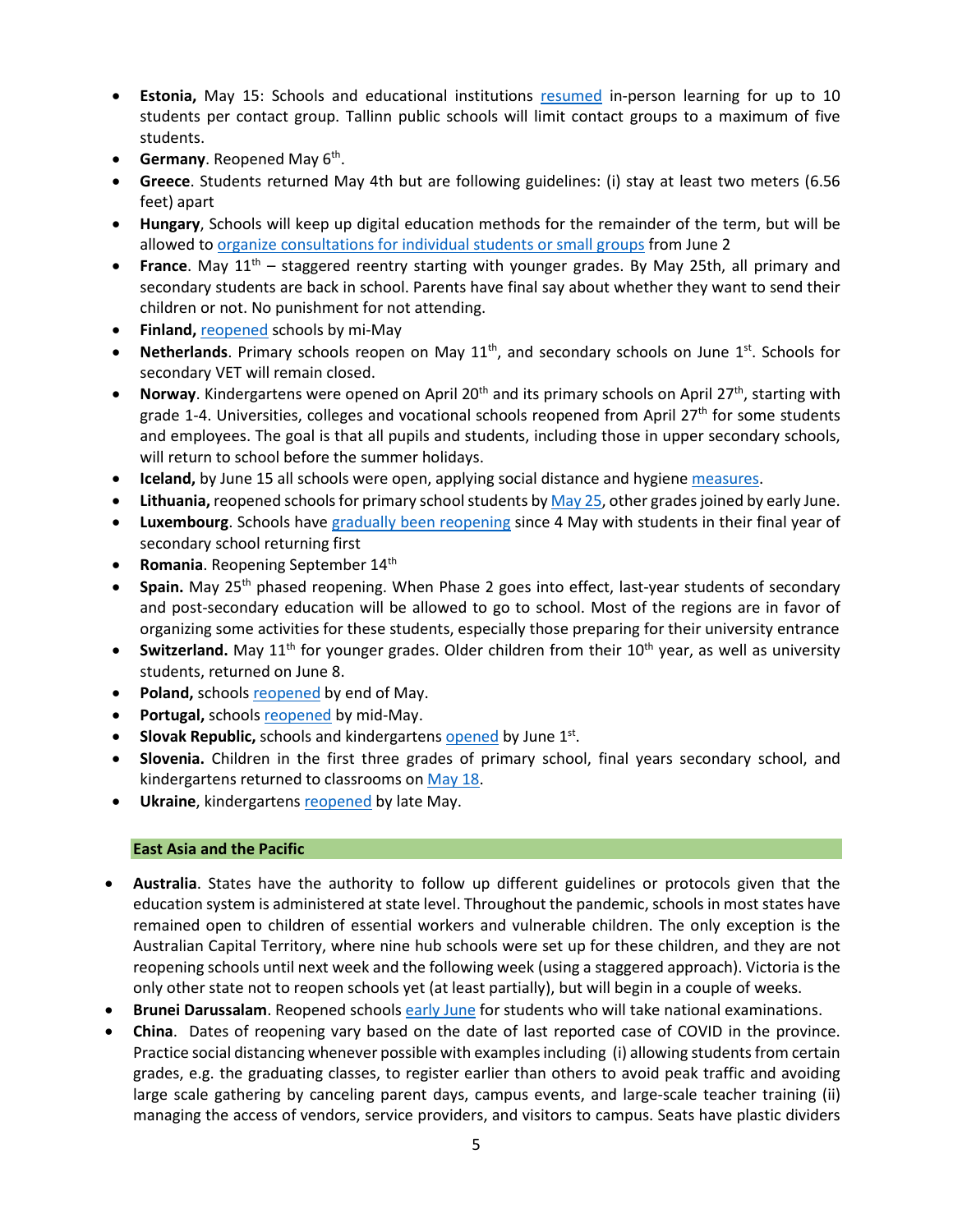to ensure students are safely distanced from each other. Re-adjusting school calendar to make up for lost face-to-face instruction time. Routinely carry out simple health screening, monitor instances of high-risk symptoms and health related absence, and provide daily updates to local authorities. China also developed a contingency plan if/when an active case of COVID is found in classroom. Beijing had t[o re close schools](https://www.nytimes.com/2020/06/17/world/asia/coronavirus-beijing-china.html) due to a new COVID-19 outbreak.

- **Japan**. Dates of reopening vary but started in mid-April. Classrooms are ventilated and students are not allowed to gather in clusters. Washing of hands regularly throughout the day, especially before lunch. Checking of temperatures regularly. If an infection is confirmed, the infected individual and those who were in close contact are to be suspended, according to the guidelines. Temporary closure of classes or the entire school will also be recommended.
- **Lao PDR.** Schools have [partially opened](https://www.unicef.org/laos/stories/safely-back-school) for Grade 5, Grade 9 and Grade 12 since the government lifted the lockdown during mid-May. Opening the schools for Grade 1-4, 6-8 and 10-11 started on early June.
- **Indonesia**. Reopening schools July 20<sup>th</sup>.
- **Mongolia**. Schools to reopen in the fall (20<sup>th</sup> of September)
- **Papua New Guinea** schools began gradually reopening in late April. The Department of Education provided [specific instructions](https://covid19.info.gov.pg/files/28042020/Secretary%20Circular%20Instruction%205%20of%202020.pdf.pdf) for schools, teachers, and all education authorities to take in prevention of COVID-19. Parents can keep their children home if they wish to do so, yet they must inform schools so that children can continue their remote learning. Some of the prevention measures include mandatory facemasks for students and teachers and hand sanitizers or hand basins with soaps for hand washing in every recess break. However, implementation of measures appears challenging, with lack of masks in some areas and abundance in others. Some parents have resorted to sow masks themselves.
- **South Korea** began the school year online, and delayed reopening schools due to new cases of COVID-19 until late May. Schools in areas with increased cases are made to re-close. Classes started with high school seniors, followed by middle school seniors, juniors, and elementary schools by May 20<sup>th</sup>. The Ministry of Education had postponed the start of the school year four times before it was decided to [begin online classes](https://www.moe.go.kr/boardCnts/view.do?boardID=294&boardSeq=80160&lev=0&searchType=null&statusYN=W&page=1&s=moe&m=020402&opType=N) on April 9th in all elementary, middle, high, and special education schools nationwide.
- **New Zealand,** schools [reopened](https://www.theguardian.com/world/2020/may/11/ardern-announces-new-zealand-will-reopen-schools-offices-and-restaurants-this-week) by mid May.
- **Singapore.** Schools fully reopened b[y early June.](https://www.usnews.com/news/world/articles/2020-06-02/schools-reopen-as-singapore-eases-lockdown-restrictions) Measures include temperature checks, use of masks, strict hygiene, among others,
- **Vietnam's** upper secondary schools and universities and colleges reopened in some provinces and then re-closed from April 1st in compliance with the social distancing directive from the Prime Minister. As of mid-May, Vietnam has fully reopened all schools, with lower- and upper-secondary, and postsecondary VET institutions reopening on May 4<sup>th</sup>, and then pre-primary to primary opening by May 11th. Universities also reopened on a rolling basis. The Ministry of Education and Training (MOET) developed a list of 16 priority responses for the basic education sector, and has sought support from development partners on implementation.<sup>[2](#page-5-0)</sup> These priorities relate to, for example, (1) the safe operation of schools to reduce virus transmission, including the availability of hygiene materials and part-time in-person classes for crowded classrooms; (2) bridging the learning gap related to school closures, including stronger distance education provision, curriculum streamlining, teacher training, and promoting awareness for parents, students, and others; and (3) protecting the most vulnerable, including raising caregivers' awareness on child nutrition needs, psychological support, and distance education materials in ethnic minority languages.
- **Tonga.** After reopening, schools will [close by end of June](https://www.theguardian.com/world/2020/jun/17/coronavirus-in-the-pacific-weekly-briefing) to test how students, teachers, and parents cope with at-home learning.

<span id="page-5-0"></span><sup>&</sup>lt;sup>2</sup> This information was extracted from the *Mitigating the impact of COVID-19 on learning and skill formation in Vietnam*, prepared by the World Bank's Education Global Practice team for Vietnam. The larger document summarizes the Government's comprehensive Education Response to COVID19 and can be requested from the team (contact Dilip Parajuli (Sr. Education Economist) at dparajuli@worldbank.org).